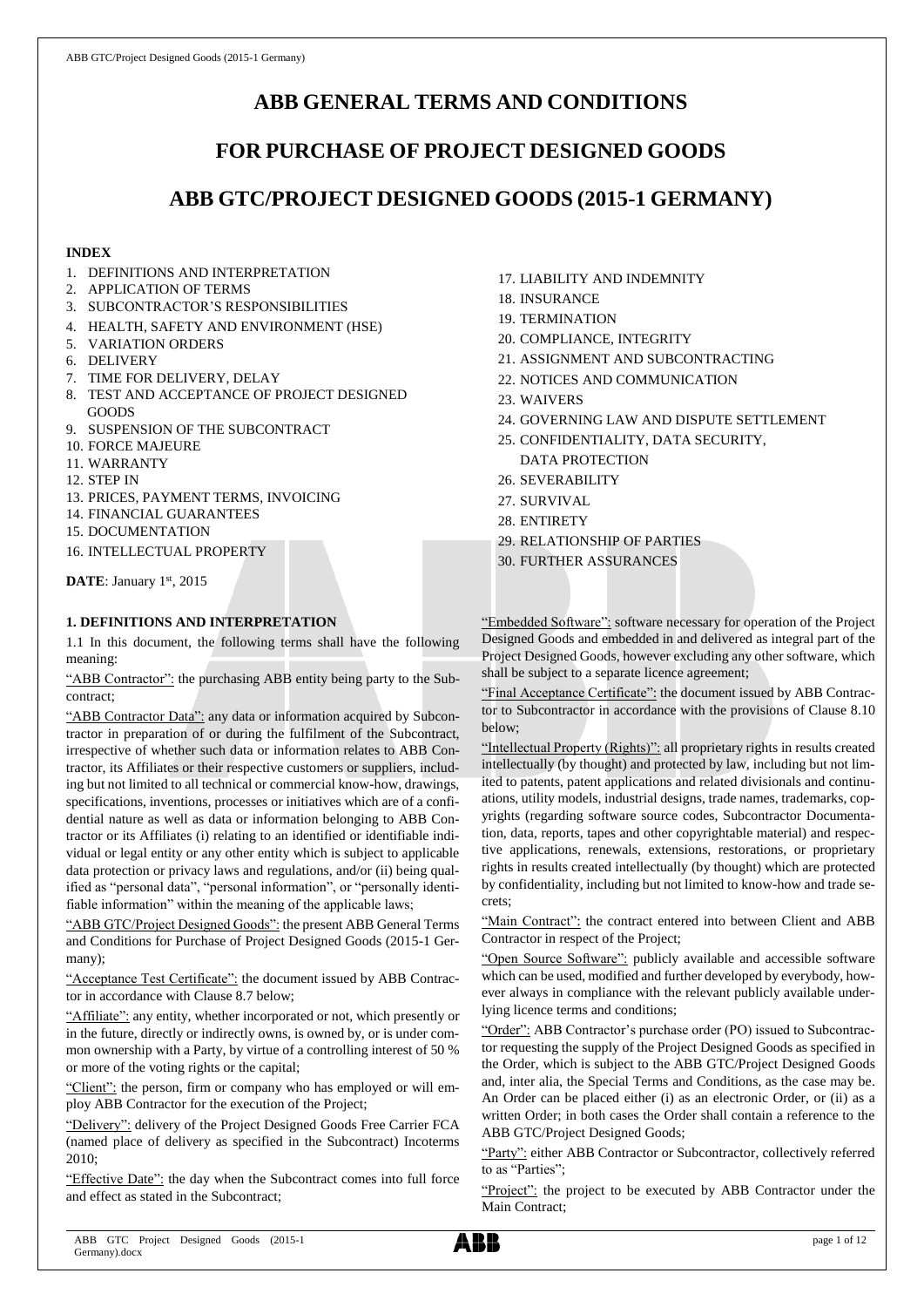"Project Designed Goods": all material, components, machinery, equipment, supplies, Subcontractor Documentation and Services as per Clause 3.16, to be delivered or rendered, as the case may be, as specified in the Subcontract;

"Provisional Acceptance Certificate": the certificate issued by Client which unconditionally and irrevocably evidences that the Project has met the performance criteria and other requirements as specified in the Main Contract, provided, however, that such certificate shall in no case be considered to be an acceptance of the Project Designed Goods under the Subcontract;

"Schedule": the time for completion of the Delivery as specified in the Subcontract;

"Site": the location where the Project is to be completed;

"Special Terms and Conditions": any additional terms and conditions agreed between ABB Contractor and Subcontractor (e. g. derived from the Main Contract);

"Subcontract": a written contract, comprising of (in the following order of precedence):

- the subcontract execution document and/or the Order, which is accepted by Subcontractor (either expressly by written statement or impliedly by fulfilling the Subcontract in whole or in part),
- Special Terms and Conditions (if any),
- the HSE related documents and requirements as referred to in Clause 4.2 (as between them: in the order of precedence as laid down in Clause 4.2),
- ABB GTC/Project Designed Goods, and
- annexes to any of the documents above (if any);

"Subcontractor": the party of the Subcontract responsible for supplying the Project Designed Goods;

"Subcontractor Documentation": any HSE, operation, training and maintenance manuals, user guides, drawings, calculations, technical data, logic diagrams, progress reports, quality confirmation certificates, bills of lading, certificates of origin, export authorizations and licences, and any such other documents as required to be delivered by Subcontractor under the Subcontract and/or applicable laws;

"Subcontract Price": the price to be paid by ABB Contractor to Subcontractor as specified in the Subcontract for the Delivery of the Project Designed Goods and/or for provision of the Services;

"Variation Order": ABB Contractor's written instruction of a change to the Subcontract such as to alter the Schedule, and/or to amend, to omit, to add to, or otherwise to change the Project Designed Goods or any parts thereof.

1.2 Unless otherwise specified in the present ABB GTC/Project Designed Goods or the Subcontract:

1.2.1 References to Clauses are to Clauses of the ABB GTC/Project Designed Goods;

1.2.2 Headings to Clauses are for convenience only and do not affect the interpretation of the ABB GTC/Project Designed Goods;

1.2.3 The use of the singular includes the plural and vice versa.

1.3 Capitalized terms used in the ABB GTC/Project Designed Goods and the Subcontract shall have the meaning and shall be interpreted in the way described under Clause 1.1 above or as otherwise expressly defined in the ABB GTC/Project Designed Goods, or the Subcontract.

#### **2. APPLICATION OF TERMS**

2.1 The Subcontract shall be the exclusive terms and conditions upon which ABB Contractor is willing to deal with Subcontractor, and the terms of the Subcontract shall govern the contractual relationship between ABB Contractor and Subcontractor. To the extent not otherwise provided for in the ABB GTC/Project Designed Goods or in other parts of the Subcontract, the order of precedence shall apply as set out in the definition "Subcontract" in Clause 1.1.

2.2 No terms or conditions endorsed upon, delivered with or contained in Subcontractor's quotations, acknowledgements or acceptances,

specifications or similar documents will form part of the Subcontract, and Subcontractor waives any right which it otherwise might have to rely on such other terms or conditions.

2.3 Any amendment to the Subcontract or deviations from the provisions of the Subcontract shall have no effect unless expressly agreed in writing by the Parties.

#### **3. SUBCONTRACTOR'S RESPONSIBILITIES**

3.1 Subcontractor shall supply the Project Designed Goods, including the Subcontractor Documentation:

3.1.1 in accordance with the applicable laws and regulations, including but not limited to statutes, ordinances, permits or approvals (collectively, the "Applicable Laws") of any federal, state, local or other authority or labour union applicable to the Project Designed Goods, and shall keep ABB Contractor indemnified against all penalties and liabilities of any kind for non-compliance with any such Applicable Laws unless caused by ABB Contractor's gross negligence or intentional act. To the extent that such regulations are advisory rather than mandatory, the standard of compliance to be achieved by Subcontractor shall be in compliance with the generally accepted best practice of the relevant industry;

3.1.2 in accordance with the quality standards stated under Clause 11.1 and further specified in the Subcontract;

3.1.3 free from defects and from any rights of third parties;

3.1.4 on the dates specified in the Schedule;

3.1.5 in the quantity specified in the Subcontract; and

3.1.6 by skilled, experienced and competent engineers, foremen and labour, hired in numbers necessary for the proper and timely Delivery of the Project Designed Goods.

3.2 Subcontractor shall not substitute or modify any of the Project Designed Goods or make any changes to the Project Designed Goods without ABB Contractor's prior written approval.

3.3 Subcontractor shall carry out and be responsible for the design and engineering of the Project Designed Goods. Subcontractor shall prepare drawings, calculations, software programs, samples, patterns, models, operation and maintenance manuals, and other Subcontractor Documentation and information of a similar nature, in sufficient detail to satisfy all Applicable Laws and regulatory approvals and to provide ABB Contractor and Client and other persons concerned with sufficient information to operate, install, commission, repair, alter, maintain and otherwise use the completed Project Designed Goods.

3.4 Subcontractor must obtain prior approval from ABB Contractor of any transport company (including the vehicles such as trucks, aircrafts, vessels etc.) which Subcontractor intends to use for the transportation of the Project Designed Goods. Unless ABB Contractor denies approval within ten (10) calendar days of receipt of the list of transport companies including the vehicles intended to be used, such list shall be deemed approved by ABB Contractor. Vessels used for transportation shall be less than fifteen (15) years old.

3.5 Subcontractor shall satisfy itself as to all aspects of the Project insofar as they affect the Project Designed Goods or the execution of the **Subcontract.** 

3.6 Subcontractor's failure to obtain all information required shall not relieve Subcontractor neither from the responsibility of estimating properly the cost of delivering the Project Designed Goods, nor from the responsibility for additional costs and delays arising out of or in connection with such omission, nor from the responsibility for the performance of the Subcontract.

3.7 Subcontractor shall be deemed to have examined and taken into consideration all relevant conditions, risks, contingencies, legal requirements, necessary schedules, drawings and plans and all other circumstances which may influence or affect the Project Designed Goods or its obligations under the Subcontract, and to have obtained on its own responsibility all additional information and details which Sub-

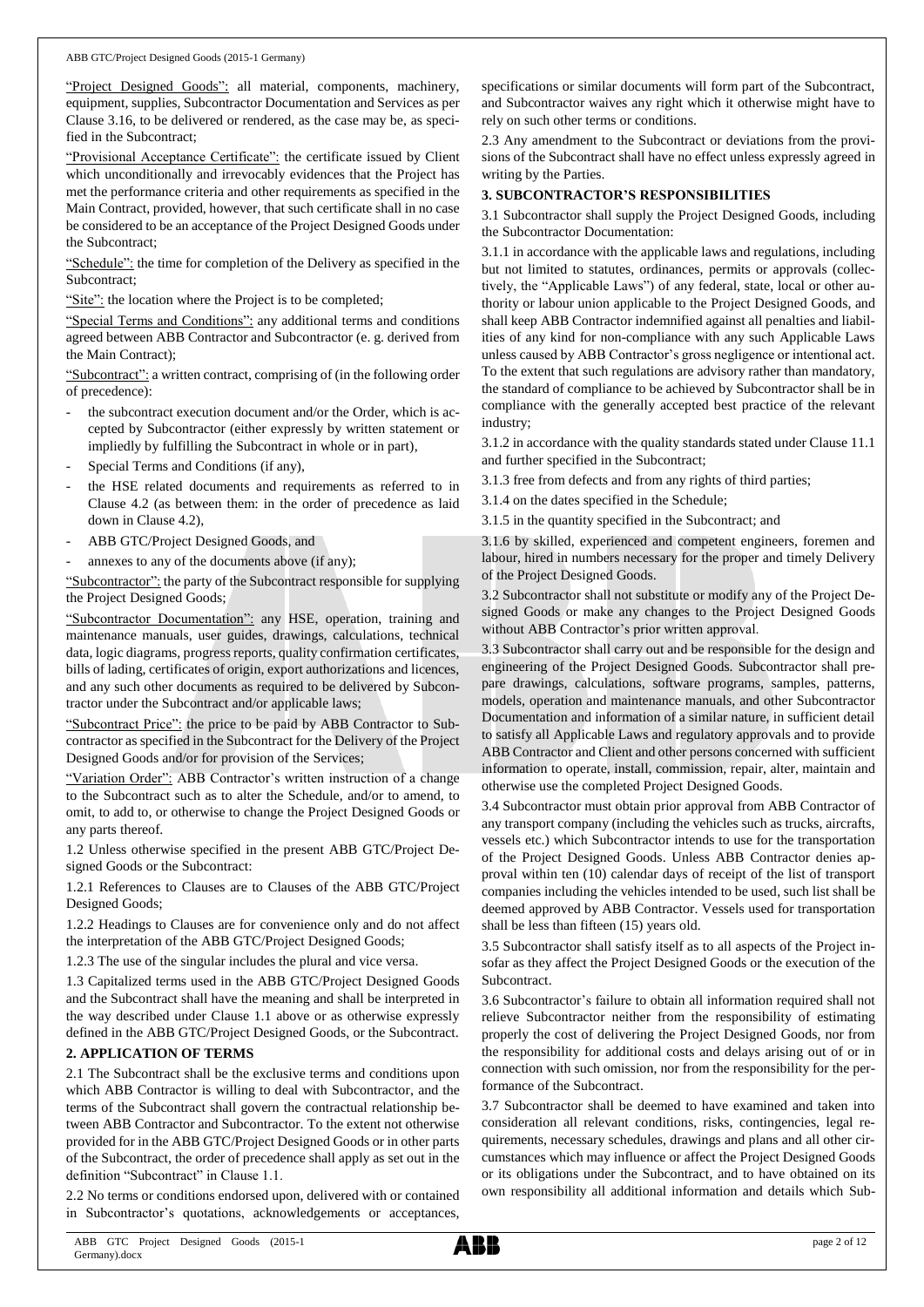#### ABB GTC/Project Designed Goods (2015-1 Germany)

contractor requires for the execution and completion of the Subcontract. ABB Contractor shall not be responsible for any costs or losses due to failure of Subcontractor to obtain such information.

3.8 Subcontractor shall give all notices and obtain and pay for all permits, visas, licences and fulfil all other requirements necessary for the supply of the Project Designed Goods.

3.9 Subcontractorshall ensure that the Project Designed Goods are contained, packaged and/or marked in a manner that will preserve and protect the Project Designed Goods until risk transfers to ABB Contractor under the Subcontract. In addition, Subcontractor shall comply with any such packing and marking standards as required under the Special Terms and Conditions.

3.10 In the event that Subcontractor is required to have access to the Site, such access shall be subject to ABB Contractor's prior written approval. ABB Contractor shall grant Subcontractor access to the respective portions of the Site (as may be required in accordance with the Schedule) to enable Subcontractor to perform its obligations under the Subcontract.

3.11 Subcontractor shall pay and be responsible for the suitability and availability of access routes as well as for any special or temporary rights of way required by, for or in connection with performance of its obligations under the Subcontract. Subcontractor shall take precautions to keep all public or private roads or tracks clear of any spillage or droppings from its traffic. All such spillage or droppings which occur shall be cleared without undue delay at Subcontractor's risk and expense.

3.12 Notwithstanding the Incoterms provisions applicable to the Delivery, Subcontractor shall bear the risk of loss of or damages to the Project Designed Goods until issuance of the Acceptance Test Certificate and be responsible for any loss of or damages to the Project Designed Goods caused by Subcontractor after issuance of the Acceptance Test Certificate.

3.13 Subcontractor shall co-operate with ABB Contractor's request in scheduling and performing the Subcontract to avoid conflict or interference with work provided by other contractors and third parties at Site.

3.14 If Subcontractor's performance depends on proper provision of equipment or execution of works by ABB Contractor, Client or third parties, Subcontractor shall, prior to proceeding with the affected part of the Subcontract, without undue delay report in writing to ABB Contractor any apparent discrepancies or defects in equipment or execution of work or material. Otherwise such equipment or execution of works shall be deemed to be accepted by Subcontractor.

3.15 Subcontractor shall be responsible for any activities performed by its employees in relation to the Subcontract, and in particular the following shall apply:

3.15.1 Subcontractor assumes full and exclusive responsibility for any accident or occupational disease occurred to its employees in relation to the performance of the Subcontract.

3.15.2 It is expressly agreed that the Subcontract does not imply any employment relationship between ABB Contractor and Subcontractor, or between ABB Contractor and Subcontractor's employees assigned to the execution of the Subcontract. ABB Contractor shall remain free of any direct or indirect responsibility or liability for labour, social security or taxes with respect to Subcontractor and its employees assigned to the performance of the Subcontract.

3.15.3 Subcontractor shall hire in its own name all employees required to perform effectively the Subcontract, who shall under no circumstances act as ABB Contractor's employees.

3.15.4 Subcontractor shall be solely and exclusively responsible for any claims and/or lawsuits filed by its employees in connection with the performance of this Subcontract and – unless caused by ABB Contractor's gross negligence or intentional act – hold ABB Contractor entirely safe and harmless from such claims and/or lawsuits. Subcontractor undertakes to voluntarily appear in court, recognizing its status as sole and exclusive employer, and to provide ABB Contractor with any and

all requested documentation necessary to ensure proper legal defence of ABB Contractor in court.

3.15.5 ABB Contractor is authorized to make any payments due to Subcontractor's employees performing the Subcontract, in order to avoid lawsuits. Such payments may be made through withholding Subcontractor's credits, through offsetting or in any other way. Subcontractor shall provide any support requested by ABB Contractor with regard to such payments and indemnify ABB Contractor for any payments made.

3.16 In the event ABB Contractor orders services for the Project Designed Goods to be performed by Subcontractor or any of its sub-suppliers, the following provisions shall apply:

3.16.1 "Services": means all services to be executed by Subcontractor or any of its sub-suppliers and all other undertakings, obligations and responsibilities of Subcontractor specified in the Subcontract and relating to the Project Designed Goods. Without limiting the generality of the foregoing, Services shall include the supervision of the proper installation, commissioning and testing of the Project Designed Goods. References to Project Designed Goods in provisions of the Subcontract shall include references to the Services, unless to the extent otherwise provided or where the context requires otherwise. Subcontractor shall co-ordinate the performance of the Services with ABB Contractor's Site management, taking into account the conditions prevailing on the Site. Subcontractor shall supply all equipment required to perform the Subcontract, including without limitation any special tools of whatever kind, commissioning spares and consumables required for these Services. For the avoidance of doubt, special tools shall include without limitation all items required to work on the instrumentation and the control equipment and to install, set-up and configure the controls and transmitters provided with the Project Designed Goods. All spare parts, special tools and consumables shall become the property of ABB Contractor.

3.16.2 Personnel to execute Services: Subcontractor shall in a timely manner obtain and pay for all permits, licenses, visas and approvals necessary to allow its personnel to execute the Services in accordance with the Schedule. Personnel shall comply with particular country specific travel safety instructions and/or restrictions as provided by ABB Contractor. Subcontractor shall employ and provide sufficient number of competent and experienced personnel for the execution of the Services. Upon ABB Contractor's request Subcontractor shall remove forthwith from the Site any person who, in the reasonable opinion of ABB Contractor, misconducts or is incompetent or negligent. Any person so removed shall be replaced within fifteen (15) calendar days by a competent substitute. All costs relating to such removal shall be borne by Subcontractor. Subcontractor shall employ only persons free from contagious diseases. Subcontractor shall, if reasonably requested by ABB Contractor, perform medical examination of its employees and provide ABB Contractor with the results of such examination, unless such provision would violate applicable laws.

3.16.3 Site conditions: Subcontractor shall satisfy itself as to the specifics of the Site, and all aspects thereof insofar as they affect the execution of the Services. Subcontractor shall also satisfy itself as to the means of access to the Site, the accommodation which may be required, the extent and nature of work and materials necessary for execution and completion of the Services, and whether Subcontractor has reasonably considered all such aspects in the Subcontract Price.

3.16.4 ABB Contractor may request Subcontractor to nominate and use a local sub-supplier to provide Services or parts thereof in the country of Site and to enter into the respective supply agreement with such subsupplier if and to the extent the Subcontract (e. g. the Special Terms and Conditions) indicates such required local content. In all cases where Subcontractor nominates a sub-supplier for this purpose, Subcontractor warrants and undertakes to ABB Contractor that Subcontractor will coordinate its respective duties and obligations with the duties and obligations of that sub-supplier. Subcontractor will also ensure that Subcontractor and its sub-supplier jointly provide the supervision of the installation, commissioning of the Project Designed Goods and

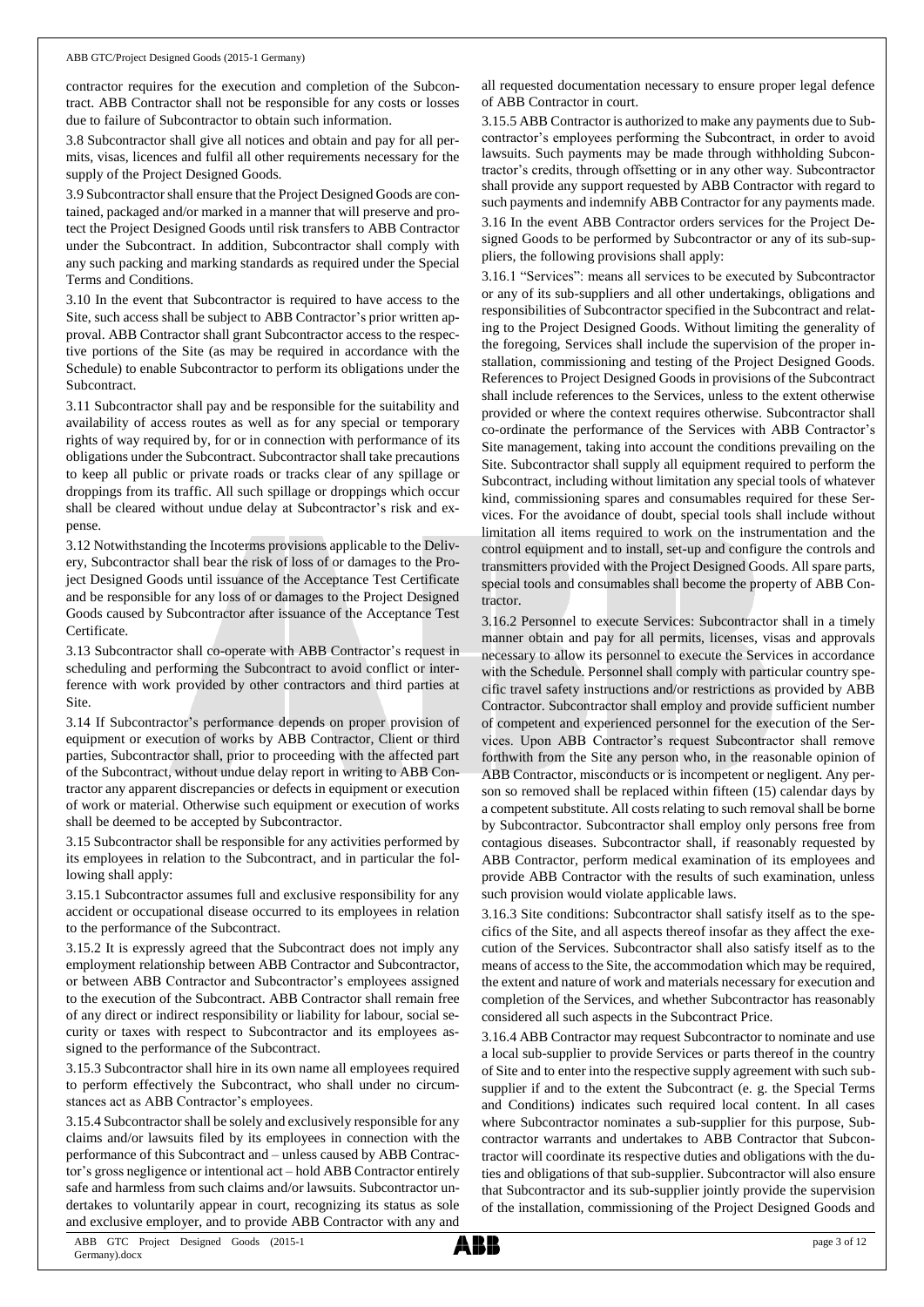perform all work incidental thereto and/or otherwise necessary to ensure that the Project Designed Goods are completed and operational in accordance with the Subcontract.

3.17 Subcontractor shall neither employ for the performance of the Subcontract any person who does not have the aliens' labor permit required, nor employ any subcontractor or any hiring company for temporary workers (*"Verleiher von Leiharbeitnehmern"*) without prior written approval by ABB Contractor. Subcontractor shall obtain from any of its direct or indirect subcontractors and from any hiring company in the contractual chain of companies (hereinafter collectively, but excluding Subcontractor: *"Employed Third Parties"*) a written commitment in line with the requirements in Clauses 3.17 and 3.18 (including, but not limited to, the obligation to impose the obligations on the additional Employed Third Parties) prior to the start of their performance under the Subcontract.

3.18 The following provisions shall apply to the extent that the German legislation concerning the delegation of employees (*Arbeitnehmerentsendegesetz*), the German legislation concerning the compliance with labor agreements (*Tariftreuegesetz*) and the German legislation concerning the payment of minimum wages (*Mindestlohngesetz*) is/are applicable (all hereinafter together: the *"Special Labor Laws"*): (i) Subcontractor undertakes to comply with the Special Labor Laws and to procure compliance therewith by Employed Third Parties; (ii) Subcontractor shall indemnify and hold ABB Contractor harmless from and against any liability or obligation of ABB Contractor towards third parties for Subcontractor's or Employed Third Parties' breach of any of the Special Labor Laws, including without limitation any administrative fines, fees and cost, save as where ABB Contractor has acted intentionally; (iii) in case of Subcontractor's or Employed Third Parties' non-compliance with any Special Labor Laws, ABB Contractor shall be entitled to rescind the Subcontract or to terminate the Subcontract with immediate effect; and (iv) in case ABB Contractor reasonably suspects that Subcontractor or any Employed Third Party has breached any Special Labor Laws, Subcontractor shall prove by appropriate means compliance with such laws. "Appropriate means" shall include without limitation: inspection of payrolls on wages and salaries or time accounts (in pseudonymized form) or submission of comparably meaningful documents evidencing compliance with the Special Labor Laws.

#### **4. HEALTH, SAFETY AND ENVIRONMENT (HSE)**

4.1 Subcontractor shall comply and ensure compliance by any of its employees and subcontractors with all applicable laws relating to HSE throughout the performance of the Subcontract.

4.2 Subcontractor shall comply with the documents (i)–(iii) and further requirements set out below in the following order of precedence: (i) ABB Contractor's HSE instructions for the Site, (ii) ABB's Code of Practice for Safe Working, (iii) Client's instructions concerning HSE at Site, (iv) applicable industry standards and good engineering practice and (v) statutory provisions applicable to the Site. In case the requirements for one or more aspects as per a level with lower priority are apparently stricter than the requirements of a higher level, such requirements being stricter shall apply instead of the requirements being less strict. On Subcontractor's request ABB Contractor will make available the aforementioned documents.

4.3 Subcontractor shall allocate sufficient and qualified HSE resources to satisfy its obligations with regard to HSE. Resources allocation shall be reviewed periodically by Subcontractor and shared with ABB Contractor to ensure HSE requirements can be met. Subcontractor shall ensure that all its personnel, and its subcontractors' personnel, working on Site shall have received relevant training and induction before being allowed to work on Site. Subcontractor shall without undue delay remove from Site any person who, in ABB Contractor's reasonable opinion, fails to comply with the provisions of the relevant legislation, regulations and rules as appropriate or such other HSE legislation, which from time to time may be in force.

4.4 Subcontractor shall be solely responsible for the health and safety of all its employees and subcontractors at Site and shall advise without undue delay ABB Contractor and the relevant authority, if so required,

of the occurrence of any accident, incident or near-miss on or about the Site or otherwise in connection with the provision of the Project Designed Goods. Within twenty four (24) hours after the occurrence of any such accident, incident or near-miss, Subcontractor shall furnish ABB Contractor with a written report, which shall be followed within fourteen (14) calendar days by a final report. Subcontractor shall also provide such a report to the appropriate authority when required. This procedure shall not relieve Subcontractor from the full responsibility to protect persons and property, and from its liability for damages.

4.5 Subcontractor shall notify ABB Contractor of all hazardous materials (as such term is defined in applicable laws or regulations) which are contained in the Project Designed Goods. Subcontractor shall furnish ABB Contractor with copies of all applicable material safety data sheets and provide any appropriate special handling instructions for the Project Designed Goods no later than ten (10) calendar days prior to (i) commencement of the manufacture of the Project Designed Goods or (ii) in case the decision to use a particular material will be taken later: the first use of such materials.

#### **5. VARIATION ORDERS**

5.1 ABB Contractor may request Subcontractor to alter the Schedule, to amend, omit, add to, or otherwise change the Project Designed Goods or any parts thereof.

5.2 Upon receipt of a request as per Clause 5.1, Subcontractor shall within ten (10) calendar days of such request submit its written proposal for performing any such request and (if applicable) a programme for the implementation of such request. In addition, such proposal shall reflect any adjustment of the Subcontract Price and/or the Schedule, if Subcontractor believes that any such request of ABB Contractor involves or constitutes a change to the Schedule and/or the Subcontract Price. After receiving Subcontractor's written proposal, ABB Contractor shall respond by either approving or commenting Subcontractor's written proposal.

5.3 Where ABB Contractor approves Subcontractor's written proposal, ABB Contractor shall issue a Variation Order. Where ABB Contractor comments Subcontractor's written proposal, ABB Contractor and Subcontractor shall agree on the performance of such request and a change to the Schedule and/or the Subcontract Price (if any); however, if no such agreement is achieved between Subcontractor and ABB Contractor within a reasonable period of time, ABB Contractor may instruct the performance of such request, and the Parties shall agree on the consequences for the Schedule and/or the Subcontract Price (if any) afterwards. Subcontractor shall not postpone or delay the performance of such request and/or a Variation Order on the grounds of dispute, or that it is subject to acceptance by Subcontractor, or agreeing to the value amount, and/or time extension to Schedule. Except as expressly provided hereinbefore, Subcontractor shall carry out a variation only upon receipt of a written Variation Order and continue to be bound by the provisions of the Subcontract.

5.4 The value of a Variation Order shall be calculated in accordance with the agreed unit price list as defined in the Subcontract or, in the absence of such unit price list, as a lump sum to be agreed between ABB Contractor and Subcontractor, and then be added to or deducted from the Subcontract Price. In addition, the Variation Order shall, as the case may be, express the amount of time by virtue of which the Schedule shall be shortened or extended accordingly. Subcontractor shall comply with the calculation of the value of the Variation Order when preparing its written proposal as per Clause 5.2.

5.5 If Subcontractor believes that any act or omission (other than a request as per Clause 5.1) of ABB Contractor involves or constitutes a change to the Subcontract, Subcontractor shall within twenty-eight (28) calendar days of such act or omission request ABB Contractor to issue a Variation Order by submitting its written proposal for such a Variation Order.

5.6 Any request by ABB Contractor as per Clause 5.1, or acts or omissions of ABB Contractor as per Clause 5.5, which (i) do not affect the

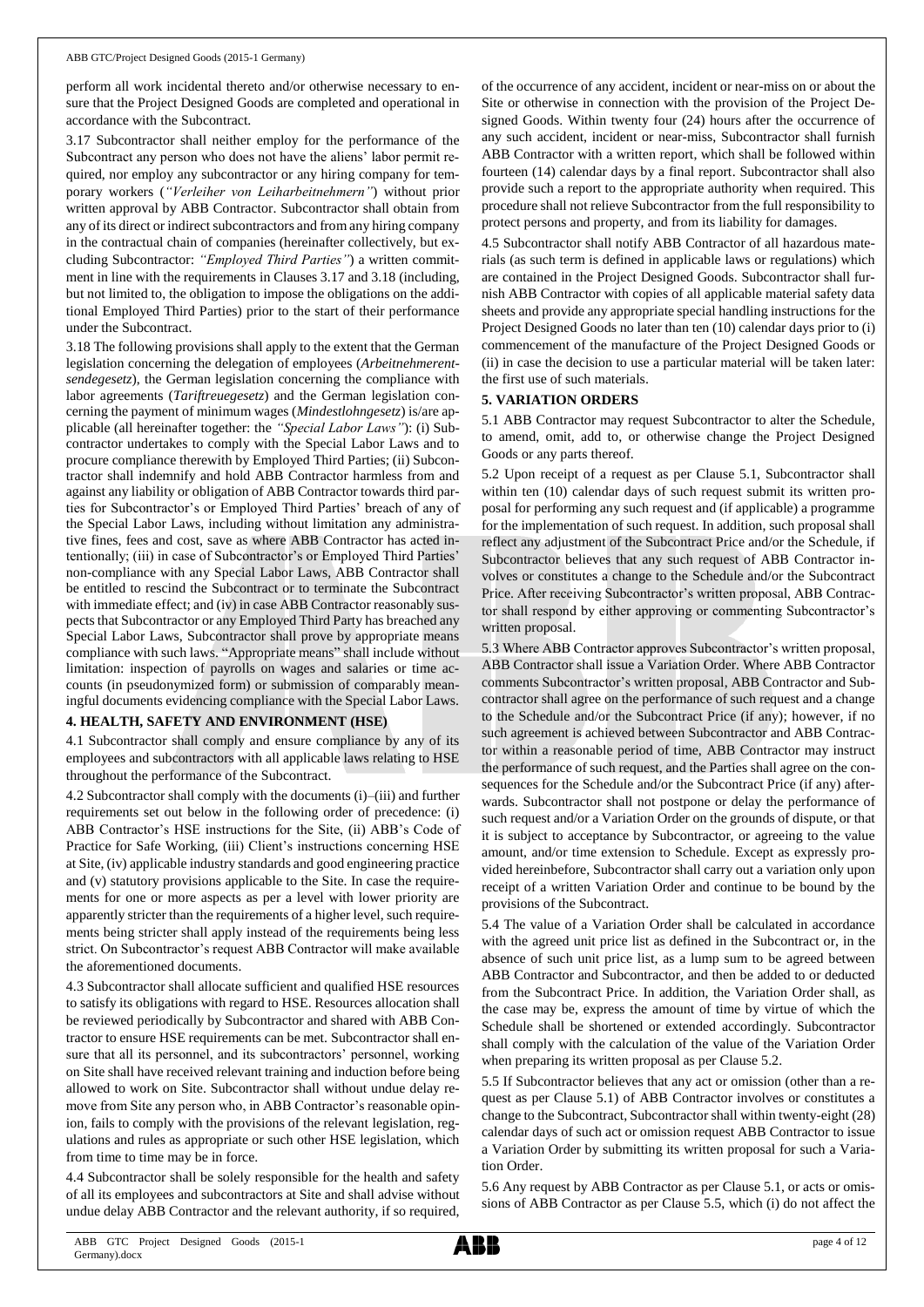Schedule or do not result in additional cost, or (ii) are due to Subcontractor's default, shall in no case entitle Subcontractor to any time extension and/or cost compensation (as the case may be).

#### **6. DELIVERY**

6.1 The Delivery shall be in accordance with the Schedule. Partial Delivery is not accepted, unless otherwise agreed by ABB Contractor in writing or where partial Delivery reasonably should be accepted by ABB Contractor.

6.2 Subcontractor shall submit for ABB Contractor's approval a detailed execution plan (including agreed milestones as specified in the Subcontract) for the performance of the Subcontract and shall assist ABB Contractor with regard to the scheduling and planning process, and cooperate with ABB Contractor in all respects of the Subcontract scheduling and planning.

6.3 Subcontractor must indicate latest at the time of acceptance of the Subcontract the customs tariff numbers of the country of consignment and the countries of origin for all Project Designed Goods; proofs of preferential origin, if a free trade agreement between the country of consignment and the country where the Site is located exists. For controlled items (goods, services, software, technology), the relevant national export control numbers must be indicated and, if the Project Designed Goods are subject to U.S. export regulations, the U.S. Export Control Classification Numbers (ECCN) or classification numbers of the International Traffic In Arms Regulations (ITAR) must be specified. Proofs of preferential origin as well as conformity declarations and marks of the country of consignment or destination are to be submitted without being requested; certificates of origin upon request. For the performance of the Subcontract, Subcontractor shall not deploy nor subcontract persons or subcontractors which are listed in actual sanction lists of following regulations:

- (EG) Nr. 2580/2001 Terrorism;
- (EG) Nr. 881/2002 Al-Qaida;
- (EU) Nr. 753/2011 Afghanistan;
- Embargo Regulations of EU.

6.4 Subcontractor shall give ABB Contractor ten (10) calendar days written advance notice of each Delivery and shall ensure that such Delivery is accompanied by a delivery note, which shall contain the following minimum information (unless required otherwise by ABB Contractor): the Order number, date of Order, number of packages including dimensions, weights and contents and, in case of partial delivery, the outstanding balance remaining to be delivered.

6.5 Subcontractor (or its appointed carrier) shall provide ABB Contractor with such additional import/export documents as are requested by ABB Contractor together with a delivery note.

6.6 Ownership of Project Designed Goods shall pass on to ABB Contractor at whichever is the earlier of the following times: (i) when loaded on the means of transport to be used for carriage of the Project Designed Goods, or (ii) progressively as payments for the Project Designed Goods are made by ABB Contractor, or (iii) when ownership transfer is required from ABB Contractor by Client under the Main Contract. In case ownership in the Project Designed Goods as per the preceding sentence has not passed on to ABB Contractor prior to handing over of the Project Designed Goods to ABB Contractor (or a third party designated by ABB Contractor as addressee), the ownership shall pass on to ABB Contractor upon arrival at ABB Contractor's (or ABB Contractor's addressee's) premises or at Site.

6.7 As soon as materials provided by either ABB Contractor or Subcontractor, as the case may be, arrive at Subcontractor's premises, at the Site or other place where the Project Designed Goods are being fabricated or completed, Subcontractor shall mark them with an identification number and ABB Contractor's name, and as far as possible keep them separate from other items.

6.8 Unless requested otherwise, Subcontractor shall at least monthly in the form requested by ABB Contractor (if any), report the status of the supply of the Project Designed Goods. The report shall at least provide

a statement regarding the timely supply of the Project Designed Goods and steps proposed for expediting whenever required. The report shall be provided to ABB Contractor within five (5) calendar days from the end of the month covered by the report. If the supply of any part of the Project Designed Goods is behind the Schedule, Subcontractor shall submit in writing a recovery plan specifying its activities for reaching compliance with the Schedule. Upon ABB Contractor's request, Subcontractor shall provide ABB Contractor at any time with all information regarding the supply of the Project Designed Goods. ABB Contractor shall have the right to withhold payments under the Subcontract in a reasonable amount if Subcontractor fails to submit any of the reports.

### **7. TIME FOR DELIVERY, DELAY**

7.1 If Subcontractor does not comply with the Schedule, ABB Contractor reserves the right to instruct Subcontractor in writing to expedite its performance under the Subcontract. Subcontractor shall take such measures (in accordance with ABB Contractor's reasonable instructions) as required for acceleration of progress so as to complete the supply of the Project Designed Goods, or the relevant part thereof, on time. Subcontractor shall not be entitled to any additional payment for taking such steps to accelerate the work to meet the Schedule, unless such failure is not due to Subcontractor's default. Subcontractor shall notify ABB Contractor in writing within twenty four (24) hours of the occurrence and cause of any delay and also to make every effort to minimise or mitigate the costs or the consequences of such delay.

7.2 If Subcontractor fails to deliver the Project Designed Goods in accordance with the Schedule, Subcontractor shall pay to ABB Contractor for this default the agreed penalty. The penalty shall be payable at a rate specified in the Subcontract. Subcontractor shall pay the penalty upon written demand or upon receipt of an invoice from ABB Contractor. The amount of the penalty being due may be deducted by ABB Contractor from any payments due or which may become due to Subcontractor, or from Subcontractor's financial guarantees, without prejudice to any other recovery method. The agreed penalty shall not affect ABB Contractor's claim for damages whatsoever nor shall the payment of such penalty relieve Subcontractor from any of its obligations and liabilities under the Subcontract. ABB Contractor shall be entitled to reserve the right to assert the penalty up to the time of final payment.

7.3 If the delay in Delivery is such that ABB Contractor is entitled to maximum penalty and if the Project Designed Goods are still not delivered, ABB Contractor may in writing demand Delivery within a final reasonable period which shall not be less than one week.

7.4 If Subcontractor does not deliver within such final period and this is not due to any circumstance for which ABB Contractor is responsible, then ABB Contractor shall have the right to:

7.4.1 terminate the Subcontract pursuant to Clause 19 (Termination);

7.4.2 refuse any subsequent delivery of Project Designed Goods which Subcontractor attempts to make;

7.4.3 in addition to the penalty under Clause 7 recover from Subcontractor any costs or expenditure incurred by ABB Contractor in obtaining the Project Designed Goods in substitution from another Subcontractor;

7.4.4 claim in addition to the penalty under Clause 7 for any exceeding additional costs, losses or damages incurred whatsoever by ABB Contractor which are reasonably attributable to Subcontractor's failure to comply with the Subcontract.

7.5 ABB Contractor shall also have the right to terminate the Subcontract by notice in writing to Subcontractor, if it is clear from the circumstances that there will occur a delay in Delivery which under Clause 7 would entitle ABB Contractor to maximum penalty.

#### **8. TEST AND ACCEPTANCE OF PROJECT DESIGNED GOODS**

8.1 Subcontractor shall perform tests as required in the Special Terms and Conditions, and any other tests required to meet regulations, codes

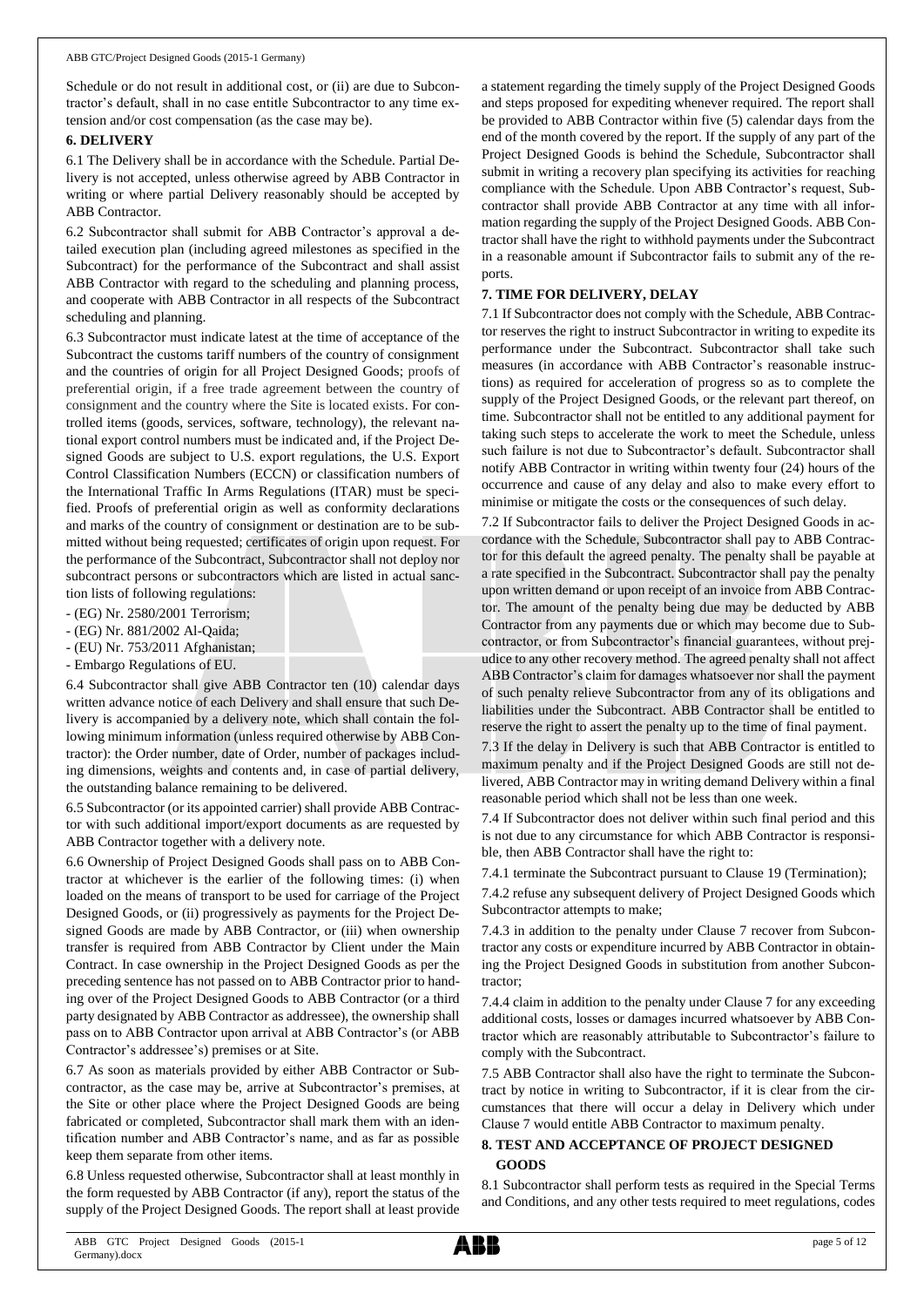and standards or reasonably deemed necessary by ABB Contractor to verify that the Project Designed Goods comply with the Subcontract.

8.2 At any time prior to Delivery and during Subcontractor's business hours, ABB Contractor and/or Client's nominee shall have the right to (i) inspect the Project Designed Goods and Subcontractor's manufacturing units upon providing reasonable notice, and/or (ii) witness factory test the Project Designed Goods, or any parts or materials thereof, as required in the Special Terms and Conditions. In addition, ABB Contractor and/or Client shall have the right to inspect and/or test the Project Designed Goods at Site.

8.3 If the results of such inspection or test cause ABB Contractor to be of the reasonable opinion that the Project Designed Goods do not comply or are unlikely to comply with the Subcontract, ABB Contractor shall inform Subcontractor and Subcontractor without undue delay shall take such action as is necessary to ensure compliance with the Subcontract. In addition Subcontractor shall re-perform any such inspection or testing at Subcontractor's own cost whereby ABB Contractor and Client shall be entitled to be present. ABB Contractor's costs (including Client's costs) of attending such inspection and testing of the Project Designed Goods shall be for Subcontractor's account.

8.4 Subcontractor shall prepare and transfer to ABB Contractor within fifteen (15) calendar days from the Effective Date of the Subcontract a detailed schedule of all tests, including a drawing showing the test arrangement as well as a circuit diagram for the test procedure stating all instruments, equipment to be used, and indicating the estimated dates for the tests. Subcontractor shall furnish all instruments, labour, material and assistance required for inspection and witness of testing of the Project Designed Goods.

8.5 Subcontractor shall inform with a minimum of four (4) weeks advance notice in writing ABB Contractor when the Project Designed Goods are ready for the agreed inspections and tests.

8.6 The costs of any tests shall be included in the Subcontract Price.

8.7 ABB Contractor will issue an Acceptance Test Certificate when the Project Designed Goods have passed all required tests, including but not limited to factory tests, the Project Designed Goods are free from any major defects and deficiencies and Subcontractor has met all obligations under the Subcontract. Such Acceptance Test Certificate shall constitute acceptance of the Project Designed Goods.

8.8 In the event the Project Designed Goods do not pass the tests, the Parties shall prepare and sign a protocol indicating all relevant test results and the deficiencies and defects preventing ABB Contractor from issuing the Acceptance Test Certificate. Subcontractor shall remedy the deficiencies and defects within the shortest time possible or by the date specified in said protocol.

8.9 ABB Contractor in its sole discretion shall be entitled to issue the Acceptance Test Certificate as a conditional acceptance, despite major deficiencies and defects identified during the inspection and testing program. In such case the conditional character and the respective deficiencies and defects shall be described in the Acceptance Test Certificate, and Subcontractor shall remedy these deficiencies and defects within the shortest time possible, however not later than thirty (30) calendar days from the date of the (conditional) Acceptance Test Certificate. After all defects and deficiencies have been remedied in due time, the Acceptance Test Certificate shall become effective. ABB Contractor is entitled to withhold any outstanding payments until all these deficiencies and defects have been remedied. Should Subcontractor fail to remedy the same within the thirty (30) calendar days' time period, the issued (conditional) Acceptance Test Certificate shall automatically be deemed to be null and void and ABB Contractor shall – without prejudice to any other rights or remedies it may have at law or under the Subcontract – be entitled (i) to treat the failure as a delay in completion, and (ii) to call any guarantees in its possession. The warranty period shall in no event commence under such (conditional) Acceptance Test Certificate save as expressly provided in Clause 11.3.

8.10 ABB Contractor shall issue the Final Acceptance Certificate when all defects and deficiencies have been remedied, Subcontractor has met

all obligations under the Subcontract and the warranty period has expired.

8.11 ABB Contractor in its sole discretion shall be entitled to issue the Final Acceptance Certificate as a conditional acceptance, despite deficiencies and defects notified during the warranty period. In such case the conditional character and the respective deficiencies and defects shall be expressly described in the (conditional) Final Acceptance Certificate, and Subcontractor shall remedy these deficiencies and defects within the shortest time possible, however not later than thirty (30) calendar days from the date of the (conditional) Final Acceptance Certificate. ABB Contractor is entitled to withhold any outstanding payments until all these deficiencies and defects have been remedied. Should Subcontractor fail to remedy the same within the thirty (30) calendar days' time period, the issued (conditional) Final Acceptance Certificate shall automatically be deemed to be null and void and ABB Contractor shall – without prejudice to any other rights or remedies it may have at law or under the Subcontract – be entitled (i) to treat the failure as a delay in performance, (ii) to be compensated by Subcontractor for all costs, damages and losses incurred as a result of these deficiencies and defects, (iii) to call any guarantees in its possession, and (iv) to demand a price reduction instead of the other remedies. In case of (iv) above, a Variation Order will be issued to reflect an equitable reduction in the Subcontract Price, and such adjustments shall be effected whether or not final payment has been made. After all defects and deficiencies have been remedied, the Final Acceptance Certificate shall become effective.

8.12 Subcontractor shall have available and provide at its own expense sufficient equipment, workmen and services as required to obtain from ABB Contractor the Acceptance Test Certificate and the Final Acceptance Certificate. Any extension of time requires written application of Subcontractor (including explanation of the reasons for not complying with the Schedule) and written approval of ABB Contractor.

8.13 ABB Contractor may under circumstances endangering the Project Designed Goods and/or the proper execution of the Subcontract, without any effect on the obligations of either Party under the Subcontract, take possession of any part of the Project Designed Goods prior to Delivery. Such possession shall not constitute acceptance of the Project Designed Goods and shall not relieve Subcontractor of any of its obligations and liabilities under the Subcontract.

8.14 Notwithstanding any approval, inspection, test or test sampling by ABB Contractor, Subcontractor shall remain fully responsible for compliance of the Project Designed Goods with the Subcontract. This applies whether or not ABB Contractor has exercised its right of approval, inspection, testing and/or test sampling and shall not limit Subcontractor's obligations under the Subcontract. For the avoidance of doubt, approval, inspection, testing or test sampling of Project Designed Goods by ABB Contractor shall in no event exempt Subcontractor from nor limit Subcontractor's warranties or liability in any way.

#### **9. SUSPENSION OF THE SUBCONTRACT**

9.1 ABB Contractor shall have the right to suspend performance of the Subcontract at any time for convenience for a period of 90 calendar days in the aggregate without any compensation to Subcontractor. In case the suspension extends beyond 90 calendar days, Subcontractor shall be compensated by ABB Contractor for the reasonable incurred costs of such suspension, such as cost of protection, storage and insurance. The agreed time for performance of the Subcontract or the concerned part thereof shall be extended by the time period of the suspension plus a reasonable time for resumption of the Works.

9.2 Subcontractor shall suspend the performance of the Subcontract or any part thereof, including postponing the Delivery, for such times and in such manner as ABB Contractor reasonably considers necessary (i) for Subcontractor's default to comply with proper HSE during execution of the Subcontract, or (ii) due to any other default by Subcontractor, in which case Subcontractor shall bear all costs and be liable for the delay arising from such suspension.

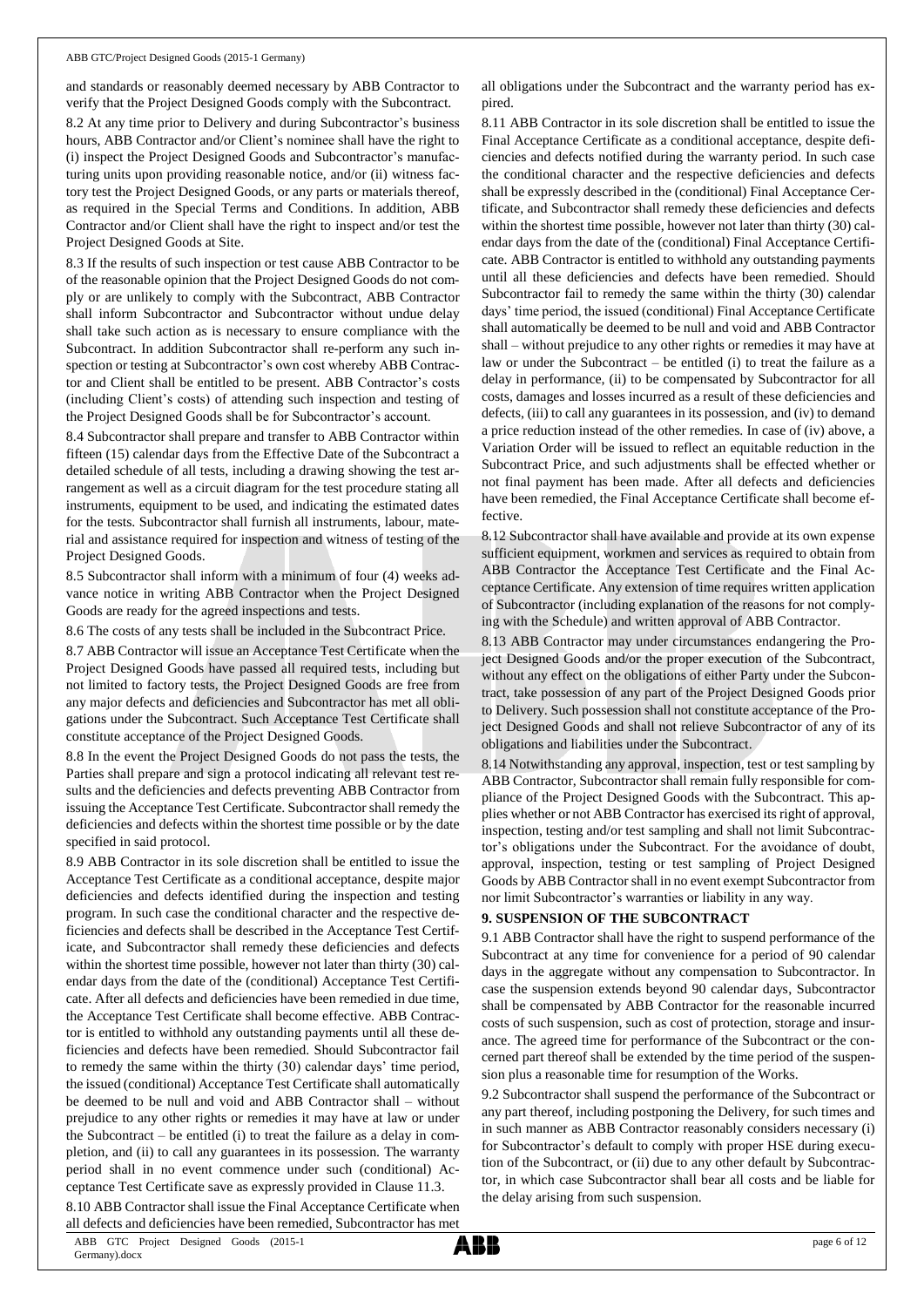9.3 During any suspension Subcontractor shall properly protect and secure the Project Designed Goods.

9.4 Subcontractor is obliged to make every effort to minimise the consequences of any suspension.

9.5 Unless otherwise provided by applicable law or the Subcontract, Subcontractor shall have no right to suspend performance of the Subcontract.

#### **10. FORCE MAJEURE**

10.1 Neither Party shall be liable for any delay in performing or for failure to perform its obligations under the Subcontract if the delay or failure results from an event of "Force Majeure", provided that the affected Party serves notice to the other Party within ten (10) calendar days from occurrence of the respective event of Force Majeure and of the time Subcontractor becomes aware of such event or should reasonably be aware thereof.

10.2 "Force Majeure" means the occurrence of any of the following events, provided that they are unforeseeable and beyond the control of the Party affected that results in the failure or delay by such Party of performance under the Subcontract, in full or part: flood, earthquake, volcanic eruption, war (whether declared or not), or terrorism.

10.3 The delayed Party will provide continuous updates on status and efforts to resolve the delay, and will ultimately be entitled to an extension of time only, and no monetary compensation for the delay. Each Party shall use its reasonable endeavours to minimise the effects of any event of Force Majeure.

10.4 If an event of Force Majeure occurs which exceeds twelve (12) months either Party shall have the right to terminate the Subcontract forthwith by written notice to the other Party without liability to the other Party. In case of such termination Subcontractor shall be compensated by ABB Contractor for (i) separate parts of the Project Designed Goods already provided or manufactured by Subcontractor fully in line with the Subcontract, not already paid for by ABB Contractor and irrevocably transferred and handed over to ABB Contractor and/or, as the case may be, (ii) expenses for provision of the Project Designed Goods as per the Subcontract which Subcontractor cannot avoid or reduce. ABB Contractor shall have the right to take possession of Subcontractor's Project Designed Goods or parts thereof, as the case may be. In any case the total claims for compensation by Subcontractor shall not exceed the amount which would have been due to Subcontractor if the Project Designed Goods had been completed. However, in case and to the extent that ABB Contractor cannot reasonably use the parts of the Project Designed Goods – whether provided and paid for in the past or not – ABB Contractor shall be entitled to reject such parts (transferred or not) and to claim repayment for such parts.

#### **11. WARRANTY**

11.1 Subcontractor warrants that:

11.1.1 the Project Designed Goods comply with the Subcontract, including but not limited to the specifications as stipulated in the Subcontract, and with good engineering practices, and that they retain the functionality and performance as can reasonably be expected for such Project Designed Goods or Services, and remain free from rights of third parties, including Intellectual Property Rights;

11.1.2 the Project Designed Goods are fit for the particular purpose of the Project, whether expressly or impliedly made known to Subcontractor in the Subcontract;

11.1.3 the Project Designed Goods are new and unused at the date of Delivery;

11.1.4 the Project Designed Goods are free and remain free from defects during the warranty period; and

11.1.5 the Project Designed Goods comply with Clauses 3.1.1 and 20 (Compliance, Integrity).

11.2 Subcontractor warrants that the Embedded Software does not contain hidden files, does not replicate, transmit, or activate itself without control of a person operating the computing equipment on which it resides, and does not contain licence activation or authorization key or other function, whether implemented by electronic, mechanical software, or other means, that restricts or may restrict use or access to the Embedded Software, and each Embedded Software logs any failure and assists incidents in a log file which may be reviewed online.

11.3 The warranty period shall be forty eight (48) months from the date of issuance of Acceptance Test Certificate for the respective Project Designed Goods or, if conditional, from the date it becomes effective as per Clause 8.9, and in the absence of such Acceptance Test Certificate without Subcontractor's default, the warranty period shall be forty eight (48) months from Delivery in full compliance with the Subcontract and, in case of separate Services, from the complete performance of the Services in full compliance with the Subcontract. However, in case ABB Contractor has obtained the Provisional Acceptance Certificate the warranty period shall be thirty six (36) months from the date thereof, but shall – save as provided otherwise in Sentence 3 below – in no case exceed the warranty period as described in Sentence 1 above. Notwithstanding the foregoing, if the applicable law foresees a longer warranty period for the structural portion of the Project Designed Goods, such longer warranty period shall apply.

11.4 In the event of a breach of warranty, the warranty period shall be extended by a time period which is equal to the time period for the performance of the remedial work by Subcontractor. For all other parts of the Project Designed Goods which cannot be used for the purposes of the Project as a result of a defect or damage, the same warranty extension shall apply. Any other provisions leading to an extension, starting anew or halt of the warranty period shall remain unaffected.

11.5 Upon ABB Contractor's written request Subcontractor assigns, transfers and conveys to ABB Contractor all of its rights, title and interests under any and all warranties with respect to the Project Designed Goods.

11.6 In case of non-compliance with the warranty provided under this Clause 11, ABB Contractor shall be entitled to request Subcontractor to carry out any additional work necessary to ensure that the terms and conditions of the Subcontract are fulfilled within twenty (20) calendar days from ABB Contractor's notice or such longer or shorter period reasonably to be granted by ABB Contractor in view of the circumstances involved, or, at ABB Contractor's choice, to deliver within the time period set out above new Project Designed Goods in accordance with the Subcontract. If not otherwise agreed in writing by the Parties, such remedial work requires acceptance by ABB Contractor.

11.7 In case Subcontractor fails or refuses to remedy the defects within the period as provided in Clause 11.6 or in other cases where the applicable law waives the requirement to set a time period for remedy, ABB Contractor shall be entitled to either:

11.7.1 perform any additional work necessary to make the Project Designed Goods comply with the Subcontract or to instruct a third party to do so;

11.7.2 refuse to accept any further Project Designed Goods, but without exemption from Subcontractor's liability for the defective Project Designed Goods for which ABB Contractor shall be entitled to a price reduction, instead of requiring their correction, replacement or removal. A Variation Order will be issued to reflect an equitable reduction in the Subcontract Price. Such adjustments shall be effected whether or not final payment has been made;

11.7.3 claim such costs and damages as may have been sustained by ABB Contractor as a result of Subcontractor's breach or failure; and/or

11.7.4 terminate the Subcontract in accordance with Clause 19 (excluding Clause 19.5) or to rescind the Subcontract.

11.8 The remedies as per Clauses 11.6 and 11.7 shall be at Subcontractor's own expense (including, without limitation, costs of transportation to Site, disassembly, cleaning, upgrade, assembly, installation, testing, inspection, insurance, completion, and acceptance) and risk.

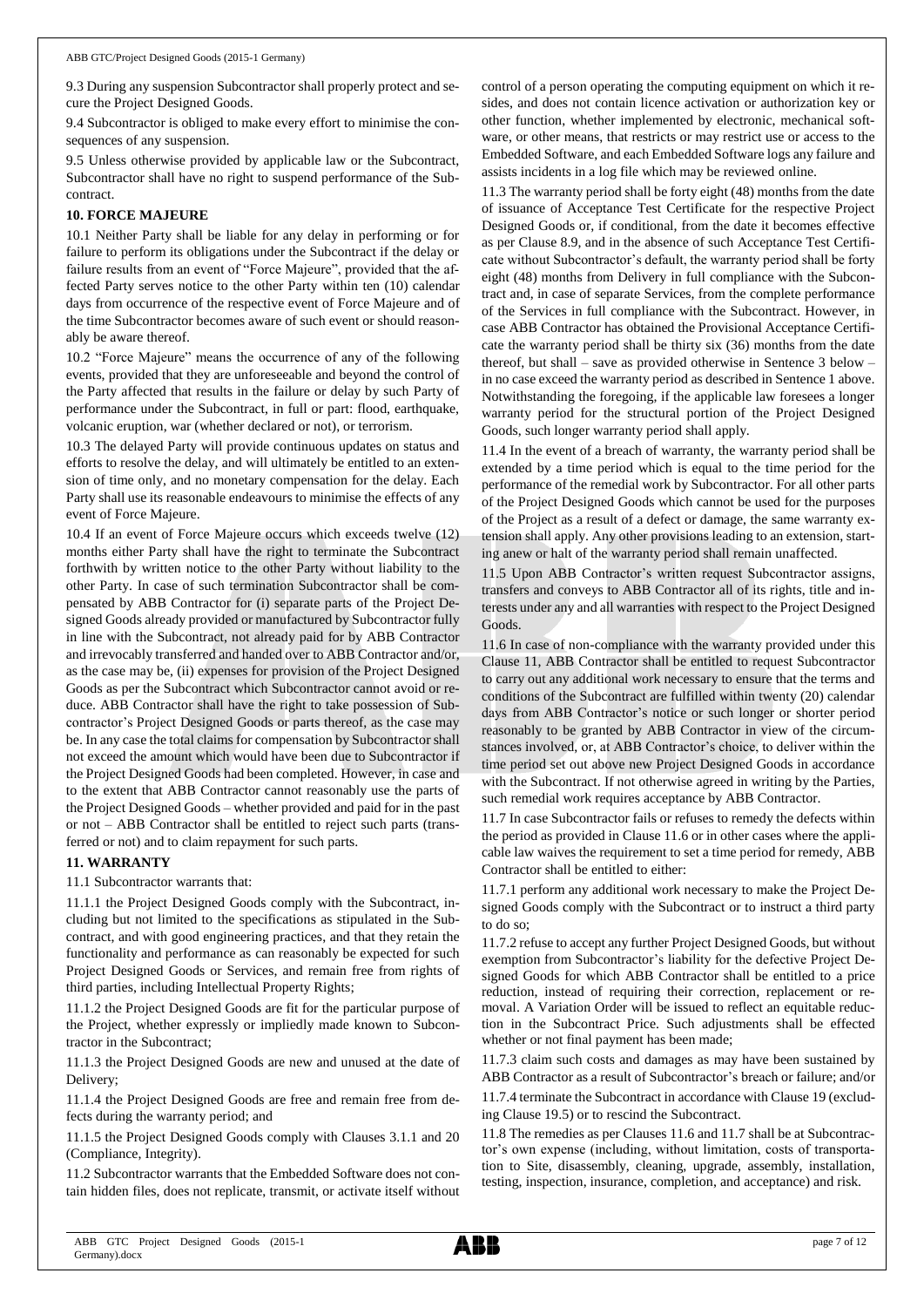11.9 The rights and remedies available to ABB Contractor and contained in the Subcontract are cumulative and are not exclusive of any rights or remedies available in view of defects whatsoever.

#### **12. STEP IN**

If Subcontractor (a) fails to deliver the Project Designed Goods or any part thereof in accordance with the Schedule or (b) fails to deliver the Project Designed Goods in accordance with any requirements as provided in the Subcontract and, within seven (7) calendar days after receipt of written notice from ABB Contractor, Subcontractor fails to take satisfactory actions (acceptable to ABB Contractor) to commence correction of such default or neglect with diligence and promptness, ABB Contractor may, without prejudice to any other remedy or rights ABB Contractor may have, employ other subcontractors to complete the Project Designed Goods (or relevant part thereof) or complete it by using its own resources. Any such work shall be performed at Subcontractor's risk and Subcontractor shall reimburse ABB Contractor all additional costs incurred thereby. Subcontractor shall pay the amount to ABB Contractor, or it will be deducted from any amount due or amount that will become due to Subcontractor or from any of Subcontractor's guarantees. ABB Contractor shall have the right to take possession at Subcontractor's premises or at Site of any uncompleted part of the Project Designed Goods and use all drawings, technical information related to the Project Designed Goods, materials, equipment and other property provided (or to be provided) or used by Subcontractor and use it as ABB Contractor deems fit in order to complete the Project Designed Goods. If the cost to ABB Contractor for so completing the Project Designed Goods shall exceed the amount which would have been due to Subcontractor if the Project Designed Goods had been completed by him, Subcontractor shall pay the amount of such excess to ABB Contractor or it will be deducted from any money due or money that will become due to Subcontractor or from any of Subcontractor's guarantees.

#### **13. PRICES, PAYMENT TERMS, INVOICING**

13.1 The Subcontract Price shall be deemed to cover the fulfilment by Subcontractor of all its obligations under the Subcontract and include the costs of the Project Designed Goods specified and the costs for everything which is necessary for the execution, completion, and warranty of the Project Designed Goods, including but not limited to fees, taxes, duties, transportation, profit, overhead, licences, permits, and travel, whether indicated or described or not. Subcontractor shall bear and pay without undue delay all customs and import duties to national authorities for all goods and material imported to the country where the Site is located.

13.2 The prices stipulated in the Subcontract are fixed during the complete time of performance and any extension thereof unless otherwise provided in a Variation Order.

13.3 The payment terms and the applicable procedures shall be specified in the Subcontract.

13.4 Subcontractor shall submit invoices complying with Subcontractor's and ABB Contractor's applicable local mandatory law, generally accepted accounting principles and ABB Contractor requirements set forth in the Subcontract, which shall contain the following minimum information: Subcontractor name, address and reference person including contact details (telephone, e-mail etc.); invoice date; invoice number; Order number (same as stated in the Order); Subcontractor number (same as stated in the Order); address of ABB Contractor; quantity; specification of Project Designed Goods supplied; price (total amount invoiced); currency; tax or VAT amount; tax or VAT number; Authorized Economic Operator and/or Approved Exporter Authorization number and/or other customs identification number, if applicable.

13.5 Invoices shall be accompanied by interim release of rights as referred to in Clause 13.6 below and shall be issued to ABB Contractor as stated in the Subcontract. Invoices shall be sent to the invoice address specified in the Subcontract. The submission of an invoice shall be deemed to be a confirmation by Subcontractor that it has no additional claims for the Project Designed Goods invoiced, except as may

already have been submitted in writing, for anything that has occurred up to and including the last day of the period covered by such invoice.

13.6 Subcontractor shall make payment in due time for all equipment and labour used in, or in connection with, the performance of the Subcontract in order to avoid the imposition of any rights against any portion of the Project Designed Goods and/or the Project. In the event of the imposition of any such rights by any person who has supplied any such equipment or labour, or by any other person claiming by, through or under Subcontractor, Subcontractor shall, at its own expense, without undue delay take any and all action as may be necessary to cause such rights to be released or discharged. Subcontractor shall furnish satisfactory evidence, when requested by ABB Contractor, to verify compliance with the above. As an alternative, ABB Contractor may, in its sole discretion, pay to release such rights and withhold such amounts from Subcontractor.

13.7 ABB Contractor shall have the right to withhold the whole or part of any payment to Subcontractor which, in the reasonable opinion of ABB Contractor, is necessary for protection of ABB Contractor from loss on account of claims against Subcontractor, or failure by Subcontractor to make due payments to its sub-suppliers or employees, or not having paid taxes, dues and social insurance contributions. ABB Contractor reserves the right to set off such amount owed to Subcontractor, or withhold payment for Project Designed Goods not delivered in accordance with the Subcontract. However, Subcontractor shall not be entitled to set off any amounts owed by ABB Contractor to Subcontractor, unless prior approval has been granted by ABB Contractor in writing.

### **14. FINANCIAL GUARANTEES**

14.1 Subcontractor shall submit financial guarantees as required in the Special Terms and Conditions, within fifteen (15) calendar days from Effective Date of the Subcontract. The guarantees shall be issued by reputable banks accepted by ABB Contractor. The guarantees shall be unconditional and irrevocable. Subcontractor's failure to provide such financial guarantees shall entitle ABB Contractor to claim compensation for costs and damages as may have been sustained by ABB Contractor as a result of Subcontractor's failure to provide such financial guarantees, without prejudice to any other rights ABB Contractor may have under the Subcontract. ABB Contractor may seek additional security from Subcontractor, such as a parent company or bank guarantee, in a form (if any) as provided in the annexes or in the Special Terms and Conditions.

14.2 The financial guarantees shall remain valid until issuance of the unconditional Acceptance Test Certificate (if serving as performance security) or until Final Acceptance Certificate by ABB Contractor (if serving as warranty security). However, in case an advance payment guarantee is submitted, such guarantee shall remain valid until issuance of the Acceptance Test Certificate, unless an earlier date is agreed.

14.3 In the event the Parties agree on increased prices, the financial guarantee shall be increased proportionally within twenty (20) calendar days from ABB Contractor's written confirmation of the increase of the respective prices, or otherwise the equivalent amount shall be deducted from each invoice and become reimbursable upon issuance of the Final Acceptance Certificate.

14.4 All costs related to financial guarantees shall be for the account of Subcontractor.

#### **15. DOCUMENTATION**

15.1 Subcontractor shall at its expense:

15.1.1 submit, as part of the Project Designed Goods, the Subcontractor Documentation. Delay in submitting the Subcontractor Documentation is regarded a delay in supplying the Project Designed Goods and the consequences are as set out in Clause 7 (Time for Delivery, Delay);

15.1.2 prepare translation into English and/or any other language if so required by ABB Contractor;

15.1.3 without undue delay upon receipt of Client's and/or ABB Contractor's technical specification, carefully check such specifications

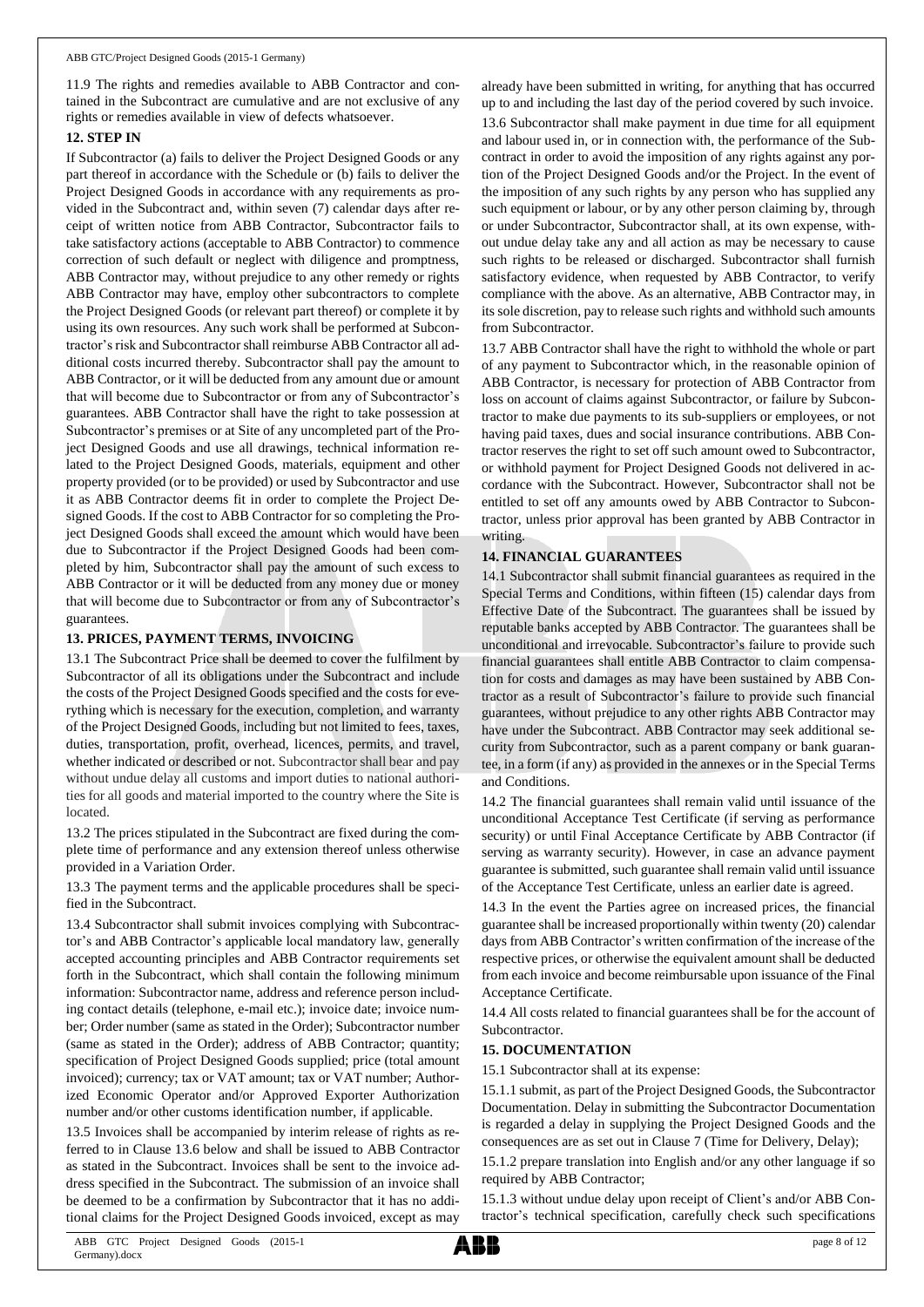and Subcontractor shall without undue delay notify ABB Contractor of any errors, omissions or discrepancies found in such specifications. ABB Contractor shall not bear any costs or liability in relation to any errors, omissions or discrepancies which Subcontractor ought to have found during its check;

15.1.4 provide ABB Contractor with updated copies of the drawings ("as-built") and specifications showing all changes and modifications made during the execution of the Subcontract prior to (and as a condition for) issuance of the Acceptance Test Certificate or, if earlier, at the dates set out in the Subcontract.

15.2 Where certificates are required, such certificates shall be submitted by and at the expense of Subcontractor. Such submittal shall be made in accordance with ABB Contractor's reasonable instructions. Certificates shall be subject to review and approval by ABB Contractor, and Project Designed Goods represented by such certificates shall not be fabricated or delivered without such review and approval. Certificates shall clearly identify the Project Designed Goods being certified and shall include but not be limited to the following information: Subcontractor's name, name of the item, manufacturer's name, and reference to the appropriate drawing, technical specification section and paragraph number, all as applicable.

15.3 All Subcontractor Documentation is subject to the provisions above as well as the review and approval by ABB Contractor.

15.4 Subcontractor shall not be entitled to any compensation for a modification of the Project Designed Goods as a result of ABB Contractor's comments prior to an approval by ABB Contractor, if Subcontractor performs prior to such approval.

15.5 ABB Contractor shall approve or comment on Subcontractor Documentation within the number of days after receipt specified in the Subcontract, provided that the Subcontractor Documentation is in a status that enables ABB Contractor to decide if the submitted Subcontractor Documentation is to be approved or revised.

15.6 Subcontractor Documentation commented upon by ABB Contractor shall be corrected and resubmitted for approval within seven (7) calendar days from the date of receipt of the comments by Subcontractor or such longer period reasonably to be granted by ABB Contractor in view of the circumstances involved.

15.7 Reviews and approvals by ABB Contractor do not constitute formal and final acceptance of the details, general design, calculations, analyses, test methods, certificates, materials or other concerned items of the Project Designed Goods and do not relieve Subcontractor from full compliance with its contractual obligations. Final acceptance of the Project Designed Goods is exclusively subject to issuance of Final Acceptance Certificate.

15.8 Any drawings and documents provided by ABB Contractor to Subcontractor shall remain the exclusive property of ABB Contractor and may not be used by Subcontractor for any other purpose than performing the Subcontract. Such drawings and documents must not be copied, reproduced or transmitted in whole or in part to any third party without the prior written consent of ABB Contractor. All drawings and documents provided by ABB Contractor to Subcontractor shall be returned to ABB Contractor upon ABB Contractor's request.

15.9 Subcontractor shall keep all Subcontractor Documentation at least for ten (10) years after Delivery or any such longer time required by applicable law.

#### **16. INTELLECTUAL PROPERTY**

16.1 Subcontractor hereby grants ABB Contractor and/or Client, or undertakes to procure that ABB Contractor and/or Client is granted, a perpetual, irrevocable, transferable, sub-licensable, non-exclusive, royalty-free licence to use the Intellectual Property Rights in the Project Designed Goods, including Subcontractor Documentation and including Embedded Software or other software to be provided to ABB Contractor under the Subcontract, if any.

16.2 In the event any Intellectual Property Rights in the Project Designed Goods are to be transferred from Subcontractor to ABB Contractor or Client, the terms and conditions for such transfer shall be separately agreed in the Special Terms and Conditions.

16.3 In the event the Embedded Software contains or uses Open Source Software, Subcontractor must fully specify and inform ABB Contractor in writing and prior to Delivery about all Open Source Software implemented into or used by the Embedded Software. In the event that ABB Contractor does not approve Open Source Software components contained in or used by the Embedded Software, Subcontractor agrees to replace or substitute the affected Open Source Software component(s) contained in or used by the Embedded Software.

# **17. LIABILITY AND INDEMNITY**

17.1 Subcontractor shall indemnify ABB Contractor and Client against all liabilities, losses, damages, injuries, cost, actions, suits, claims, demands, charges or expenses whatsoever arising in connection with death or injury suffered by persons employed by Subcontractor or any of its sub-suppliers to the extent that the respective liabilities, losses, damages, injuries, cost, actions, suits, claims, demands, charges or expenses were caused by or arise from acts or omissions of Subcontractor, unless caused by ABB Contractor's gross negligence or intentional act.

17.2 Without prejudice to applicable mandatory law or unless otherwise agreed between the Parties, Subcontractor shall compensate/indemnify ABB Contractor and Client for all liabilities, losses, damages, injuries, cost, actions, suits, claims, demands, charges or expenses whatsoever arising out of or in connection with the performance of the Subcontract and/or the Project Designed Goods (i) for Subcontractor's culpable breaches of the Subcontract, and (ii) for any claim made by a third party (including employees of Subcontractor) against ABB Contractor in connection with the Project Designed Goods and to the extent that the respective liabilities, losses, damages, injuries, cost, actions, suits, claims, demands, charges or expenses were caused by or arise from culpable acts or omissions of Subcontractor.

17.3 In the event of infringements of third party Intellectual Property Rights caused by or related to the Project Designed Goods:

17.3.1 Subcontractor shall reimburse ABB Contractor and Client for any liabilities, losses, damages, injuries, costs and expenses (including without limitation to any direct, indirect, or consequential losses, loss of profit and loss of reputation, and all interest, penalties and legal and other professional costs and expenses) arising out of such infringement to the extent that the respective liabilities, losses, damages, injuries, cost, actions, suits, claims, demands, charges or expenses were caused by or arise from culpable acts or omissions of Subcontractor. This obligation does not limit any further compensation rights of ABB Contractor or Client;

17.3.2 Without prejudice to ABB Contractor's right under the Subcontract, Subcontractor shall, upon notification from ABB Contractor at Subcontractor's cost (i) procure for ABB Contractor the right to continue using the Project Designed Goods; (ii) modify the Project Designed Goods so that they cease to be infringing; or (iii) replace the Project Designed Goods by non-infringing Project Designed Goods.

17.4 Subcontractor shall be responsible for the acts, omissions, defaults, negligence or obligations of any of its subcontractors, sub-suppliers, its agents, servants or workmen as fully as if they were the acts, omissions, defaults, negligence or obligations of Subcontractor.

17.5 ABB Contractor reserves the right to set off any indemnity/liability claims under the Subcontract against any amounts owed to Subcontractor.

17.6 In case Subcontractor is obliged to indemnify ABB Contractor as per Clauses 17.1, 17.2 or 17.3, Subcontractor shall defend ABB Contractor and/or Client at its cost against any third party claims upon ABB Contractor's request.

#### **18. INSURANCE**

18.1 Until issuance of the Final Acceptance Certificate and as required in the Special Terms and Conditions, Subcontractor shall maintain at

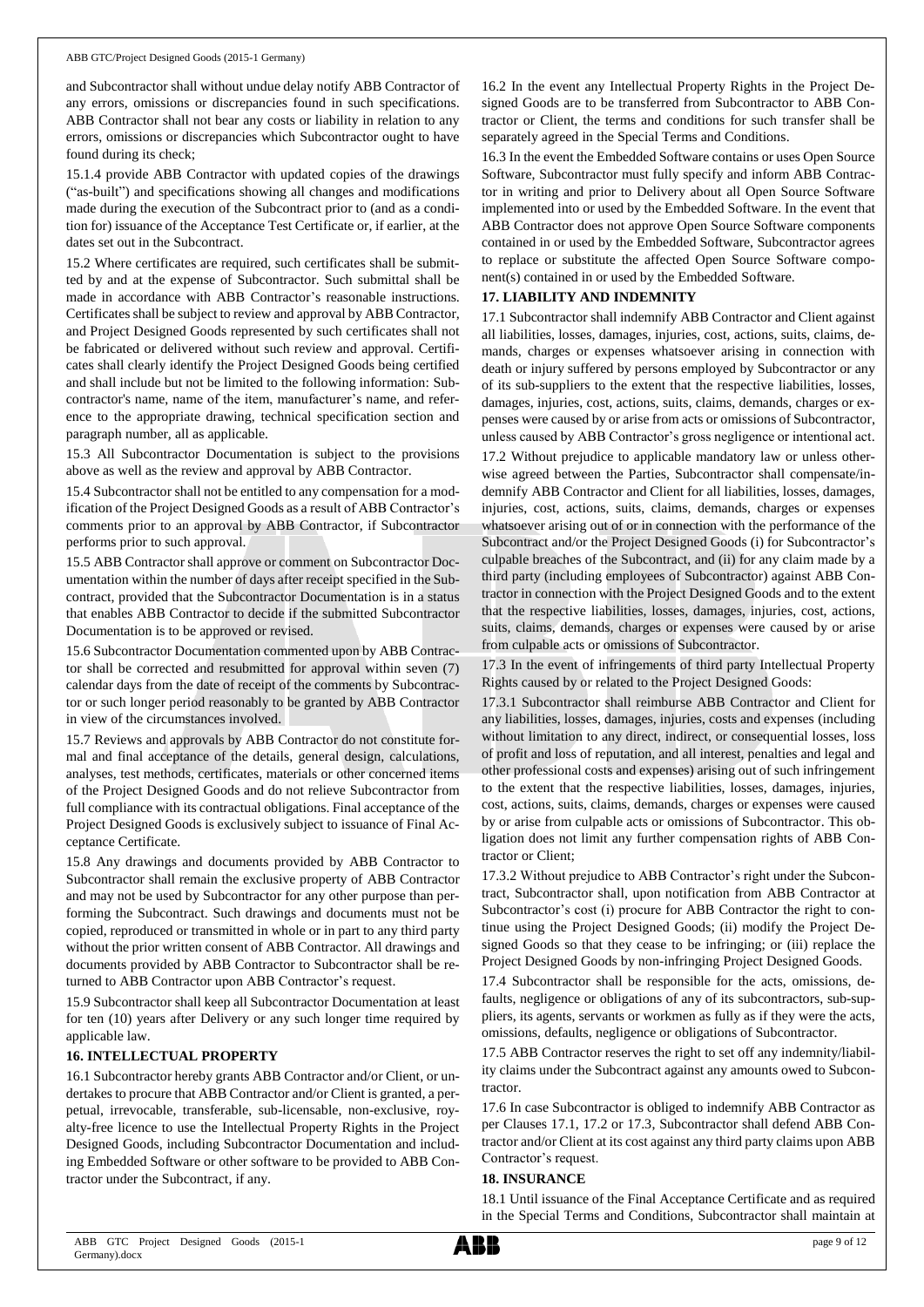its expense with reputable and financially sound insurers acceptable to ABB Contractor the following type of insurances: marine cargo insurance, public liability insurance, statutory worker's compensation/employer's liability insurance.

18.2 All insurance policies (except for statutory worker's compensation/employer's liability insurance) shall be endorsed to include ABB Contractor as additional insured and provide a waiver of insurer's right of subrogation in favour of ABB Contractor. All insurance policies and waivers of recourse shall, upon request by ABB Contractor, be extended to also similarly apply to Client. Subcontractor shall no later than Effective Date provide to ABB Contractor certificates of insurance covering such policies as well as confirmation that premiums have been paid. Subcontractor shall also provide upon ABB Contractor's request copies of such insurance policies.

18.3 In case of loss and damage related to the covers in Clause 18, any and all deductibles shall be for Subcontractor's account.

18.4 Subcontractor shall furnish notice to ABB Contractor within thirty (30) calendar days of any cancellation or non-renewal or material change to the terms of any insurance.

18.5 All Subcontractor policies (except worker's compensation/employer's liability) shall be considered primary insurance and any insurance carried by ABB Contractor shall not be called upon by Subcontractor's insurers to contribute or participate on the basis of contributing, concurrent, double insurance or otherwise.

18.6 Should Subcontractor fail to provide insurance certificates and maintain insurance according to Clause 18, ABB Contractor shall have the right to procure such insurance cover at the sole expense of Subcontractor.

18.7 Any compensation received by Subcontractor shall be applied towards the replacement and/or restoration of the Project Designed Goods.

18.8 Nothing contained in this Clause 18 shall relieve Subcontractor of any liability under the Subcontract or any of its obligations to make good any loss or damage to the Project Designed Goods. The insured amounts can neither be considered nor construed as a limitation of liability.

#### **19. TERMINATION**

19.1 Without prejudice to any other rights (including the right to terminate based on other provisions) or remedies to which ABB Contractor may be entitled, ABB Contractor may either terminate or rescind (herein collectively: "terminate") the Subcontract in the event that:

19.1.1 Subcontractor commits a breach of its obligations under the Subcontract, and fails to remedy that breach within ten (10) calendar days of receiving written notice from ABB Contractor requiring its remedy (unless otherwise stated under the Subcontract or within such longer period reasonably to be granted by ABB Contractor in view of the circumstances involved); or

19.1.2 subject to Clause 7.3, the maximum amount of the penalty payable by Subcontractor is reached, or, subject to Clause 7.5, it is clear from the circumstances that a delay will occur in Delivery which would entitle ABB Contractor to maximum amount of the penalty; or

19.1.3 there is any adverse change in the position, financial or otherwise, of Subcontractor, whereby and without limitation:

a) Subcontractor has filed an application to open insolvency proceedings on its assets, or insolvency proceedings have been commenced on its assets or have been disclaimed due to lack of mass; or

b) an order is made for the winding up of Subcontractor; or

c) documents are filed with a court of competent jurisdiction for the appointment of an administrator of Subcontractor; or

d) Subcontractor makes any arrangement or composition with its creditors, or makes an application to a court of competent jurisdiction for the protection of its creditors in any way; or

19.1.4 Subcontractor ceases, or threatens to cease, performing a substantial portion of its business, whether voluntarily or involuntarily,

that has or will have an adverse effect on Subcontractor's ability to perform its obligations under the Subcontract; or

19.1.5 any representation made by Subcontractor in the Subcontract is not true, or inaccurate and if such lack of truth or accuracy would reasonably be expected to result in an adverse impact on ABB Contractor, unless cured within twenty (20) calendar days after the date of written notice of such lack; or

19.1.6 there is a change of control of Subcontractor.

19.2 Upon termination according to Clause 19.1, ABB Contractor shall be entitled (i) in case of rescission: to reclaim all sums which ABB Contractor has paid to Subcontractor under the Subcontract and to return all Project Designed Goods or parts thereof to Subcontractor, or (ii) in case of other termination: to pay to Subcontractor the part of the Subcontract Price applicable to the Project Designed Goods delivered by Subcontractor until the termination which ABB Contractor intends to retain. Any payment due to Subcontractor as per this Clause 19.2 shall be reduced by any payments made by ABB Contractor prior to termination to Subcontractor for the performance of the Subcontract; should payments made to Subcontractor prior to such termination exceed the amount of payments Subcontractor is entitled to as per this Clause 19.2, ABB Contractor shall be entitled to claim all such exceeding sums from Subcontractor. In addition to the rights set forth in this Clause 19.2, ABB Contractor shall be entitled to claim compensation for any costs, losses or damages incurred whatsoever in connection with such termination (including without limitation any expenses as per Clause 19.3), and ABB Contractor shall be entitled to set-off any such amounts against payments due to Subcontractor.

19.3 If Subcontractor does not proceed with the removal of defective or non-conforming Project Designed Goods or the respective parts without undue delay upon written notice from ABB Contractor, ABB Contractor may (or may instruct a third party to) remove them and store them at the expense of Subcontractor. If Subcontractor does not pay the cost of such removal and storage within ten (10) calendar days thereafter, ABB Contractor may upon ten (10) additional calendar days' written notice sell such items at auction or at private sale or sale or disposition of scrapped material and shall account for the net proceeds thereof, after deducting all the costs of such sale and other costs that should have been borne by Subcontractor. If such proceeds of sale do not cover all costs of sale and other costs which Subcontractor should have borne, the difference shall be charged to Subcontractor. If payments then or thereafter due to Subcontractor are not sufficient to cover such amount, Subcontractor shall pay the difference to ABB Contractor.

19.4 Upon termination according to Clause 19.1, ABB Contractor may complete the Subcontract or employ other suppliers to complete the Subcontract. Any such work shall be performed at Subcontractor's risk and expense. ABB Contractor shall have the right to take possession at Subcontractor's premises and/or at Site of any uncompleted part of the Project Designed Goods and use all Subcontractor Documentation, Subcontractor's equipment and other property provided (or to be provided) or used by Subcontractor and use it as ABB Contractor deems fit in order to complete the Project Designed Goods. If the cost to ABB Contractor for so completing the Project Designed Goods shall exceed the amount which would have been due to Subcontractor had the Project Designed Goods been completed by Subcontractor, Subcontractor shall pay the amount of such excess to ABB Contractor or it will be deducted from any money due or money that will become due to Subcontractor or from any of Subcontractor's guarantees.

19.5 ABB Contractor has the right to terminate the Subcontract or parts of the Subcontract without cause at any time with immediate effect at its sole discretion by written notice to Subcontractor. Upon receipt of such notice Subcontractor shall stop all progress of the Project Designed Goods and performance of the Subcontract unless otherwise directed by ABB Contractor. ABB Contractor shall pay Subcontractor for the Project Designed Goods completed and for the materials purchased for execution of the Project Designed Goods before termination

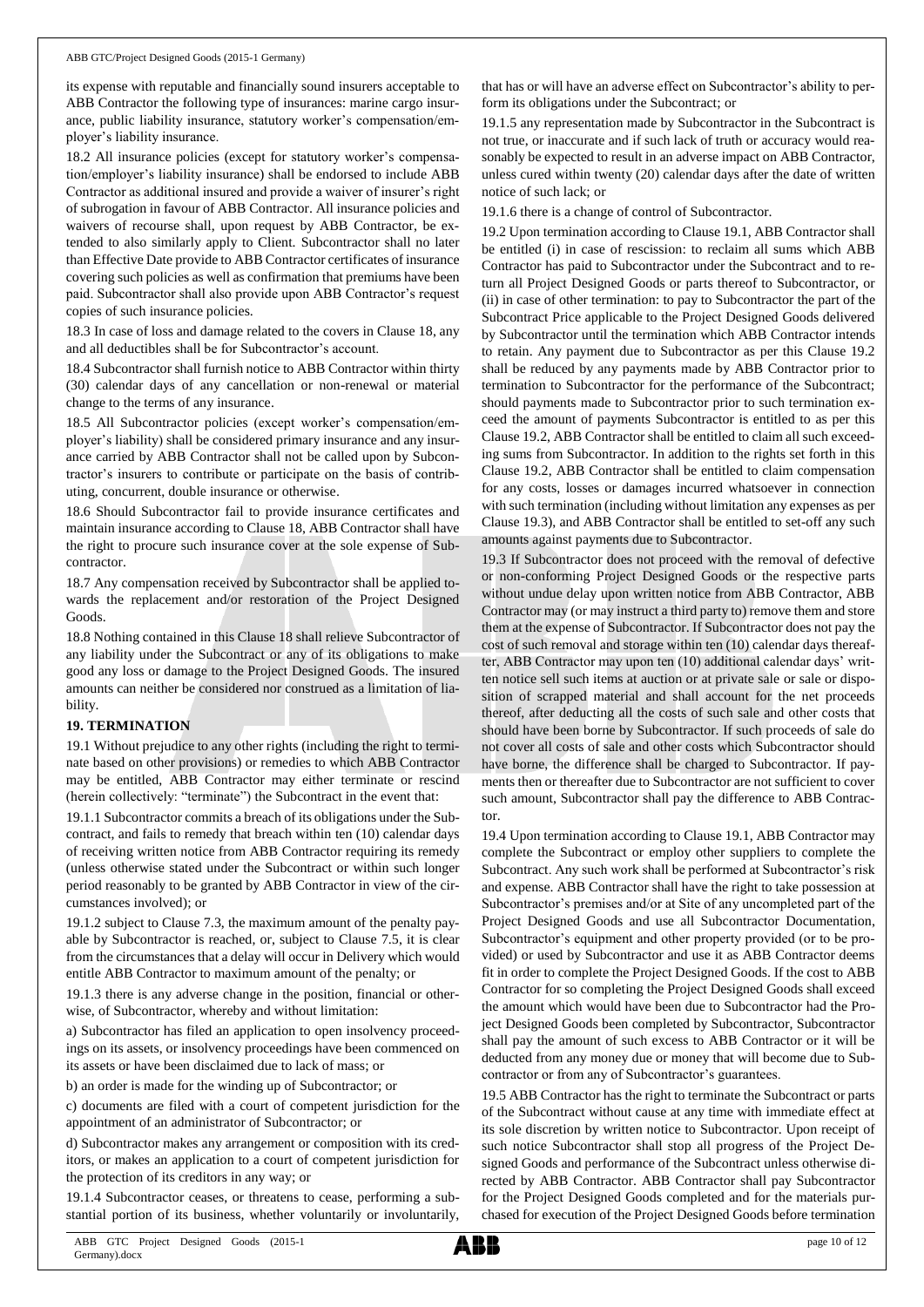and for which ABB Contractor is legally bound to accept Delivery, and which cannot be used by Subcontractor for any other purposes (such materials will become property of ABB Contractor upon payment by ABB Contractor), and other verified, proven additional reasonable expenses for discontinuing the Subcontract. However, in no event shall the total amount to be paid by ABB Contractor to Subcontractor exceed the amount of accumulated costs as stated in the Special Terms and Conditions, or in the absence thereof, the amount due and payable by ABB Contractor at the time of termination according to the Subcontract. Subcontractor shall have no further claim for compensation due to such termination. Claims for compensation of loss of anticipated profits are excluded.

19.6 On termination of the Subcontract, Subcontractor without undue delay shall deliver to ABB Contractor all copies of information or data provided by ABB Contractor to Subcontractor for the purposes of the Subcontract. Subcontractor shall certify to ABB Contractor that Subcontractor has not retained any copies of such information or data.

19.7 On termination of the Subcontract, but not in case ABB Contractor has returned to Subcontractor as per Clause 19.2 all Project Designed Goods delivered, Subcontractor without undue delay shall deliver to ABB Contractor all specifications, programs and other information, data, and Subcontractor Documentation regarding the Project Designed Goods which exist in any form whatsoever at the date of such termination, whether or not then complete.

19.8 Termination of the Subcontract, however arising, shall not affect or prejudice the accrued rights of the Parties as at termination, or the continuation of any provision expressly stated to survive, or implicitly surviving, termination.

# **20. COMPLIANCE, INTEGRITY**

20.1 Subcontractor shall provide the Project Designed Goods in compliance with all relevant legislation, laws, rules, regulations, and codes of practice, guidance and other requirements of any relevant government or governmental agency. To the extent that such regulations are advisory rather than mandatory, the standard of compliance to be achieved by Subcontractor shall be in compliance with the generally accepted best practice of the relevant industry.

20.2 Subcontractor must comply with the ABB Lists of Prohibited and Restricted Substances and with the reporting and other requirements regarding Conflict Minerals made available under **[www.abb.com](http://www.abb.com/) – Supplying – Material Compliance** or otherwise and shall provide ABB Contractor with respective documents, certificates and statements if requested. Any statement made by Subcontractor to ABB Contractor (whether directly or indirectly, e. g. where applicable via the ABB Supplier Registration and Pre-Qualification System) with regard to materials used for or in connection with the Project Designed Goods will be deemed to be a representation under the Subcontract.

20.3 Subcontractor represents and warrants that it is knowledgeable with, and is and will remain in full compliance with all applicable trade and customs laws, regulations, instructions, and policies, including, but not limited to, securing all necessary clearance requirements, proofs of origin, export and import licenses and exemptions from, and making all proper filings with appropriate governmental bodies and/or disclosures relating to the provision of services, the release or transfer of goods, hardware, software and technology to non U.S. nationals in the U.S., or outside the U.S., the release or transfer of technology and software having U.S. content or derived from U.S. origin software or technology.

20.4 No services, material or equipment included in or used for the Project Designed Goods shall originate from any company or country listed in any relevant embargo issued by the authority in the country where the Project Designed Goods shall be used or an authority otherwise having influence over the services, equipment and material forming part of the Project Designed Goods. If any of the Project Designed Goods are or will be subject to export restrictions, it is Subcontractor's responsibility to inform ABB Contractor without undue delay in writing of the particulars of such restrictions.

20.5 Both Parties warrant that each will not, directly or indirectly, and that each has no knowledge that the other Party or any third parties will, directly or indirectly, make any payment, gift or other commitment to its customers, to government officials or to agents, directors and employees of each Party, or any other party in a manner contrary to applicable laws (including but not limited to the U. S. Foreign Corrupt Practices Act and, where applicable, legislation enacted by member states and signatories implementing the OECD Convention Combating Bribery of Foreign Officials), and shall comply with all relevant laws, regulations, ordinances and rules regarding bribery and corruption. Nothing in the Subcontract shall render either Party or any of its Affiliates liable to reimburse the other for any such consideration given or promised.

20.6 Subcontractor herewith acknowledges and confirms that Subcontractor has received a copy of ABB's Code of Conduct and ABB's Supplier Code of Conduct or has been provided information on how to access both ABB Codes of Conduct online under **[www.abb.com/Integ](http://www.abb.com/Integrity)[rity](http://www.abb.com/Integrity)**. Subcontractor is obliged and agrees to perform its contractual obligations in accordance with both ABB Codes of Conduct, including but without limitation to all employment, health, safety and environmental requirements specified therein.

20.7 ABB has established the following reporting channels where Subcontractor and its employees may report suspected violations of applicable laws, policies or standards of conduct: Web portal: **[www.abb.com/Integrity](http://www.abb.com/Integrity) – Reporting Channels**; telephone and mail address: specified on this Web portal.

20.8 Any violation of an obligation contained in this Clause 20 shall be a material breach of the Subcontract. Either Party's material breach shall entitle the other Party to terminate the Subcontract with immediate effect and without prejudice to any further right or remedies under such Subcontract or applicable law.

20.9 Notwithstanding anything to the contrary contained in the Subcontract, Subcontractor shall, without any limitations, indemnify and hold harmless ABB Contractor from and against any liabilities, claims, proceedings, actions, fines, losses, cost or damages arising out of or relating to any such violation of the above mentioned obligations and the termination of the Subcontract, or arising from export restrictions concealed by Subcontractor. With respect to export restrictions solely attributable to ABB Contractor's use of the Project Designed Goods, the now said commitment shall only apply to the extent Subcontractor has knowledge of or reasonably should have been aware of such use.

#### **21. ASSIGNMENT AND SUBCONTRACTING**

21.1 Subcontractor shall neither novate nor assign, subcontract, transfer, nor encumber the Subcontract nor any parts thereof (including any monetary receivables from ABB Contractor) without prior written approval of ABB Contractor.

21.2 ABB Contractor may at any time assign, novate, encumber, subcontract or deal in any other manner with all or any of its rights or obligations under the Subcontract.

#### **22. NOTICES AND COMMUNICATION**

Any notice shall (unless otherwise agreed upon) be given in the language of the Subcontract by sending the same by registered mail, courier, fax or by e-mail to the address of the relevant Party as stated in the Subcontract or to such other address as such Party may have notified in writing to the other for such purposes. E-mail and fax notices expressly require written confirmation issued by the receiving Party. Electronic read receipts may not under any circumstances be deemed as confirmation of notice. Electronic signatures shall not be valid, unless expressly agreed in writing by duly authorised representatives of the Parties.

#### **23. WAIVERS**

Failure to enforce or exercise, at any time or for any period, any term of the applicable ABB GTC/Project Designed Goods or the Subcontract does not constitute, and shall not be construed as, a waiver of such term and shall not affect the right later to enforce such term or any other term herein contained.